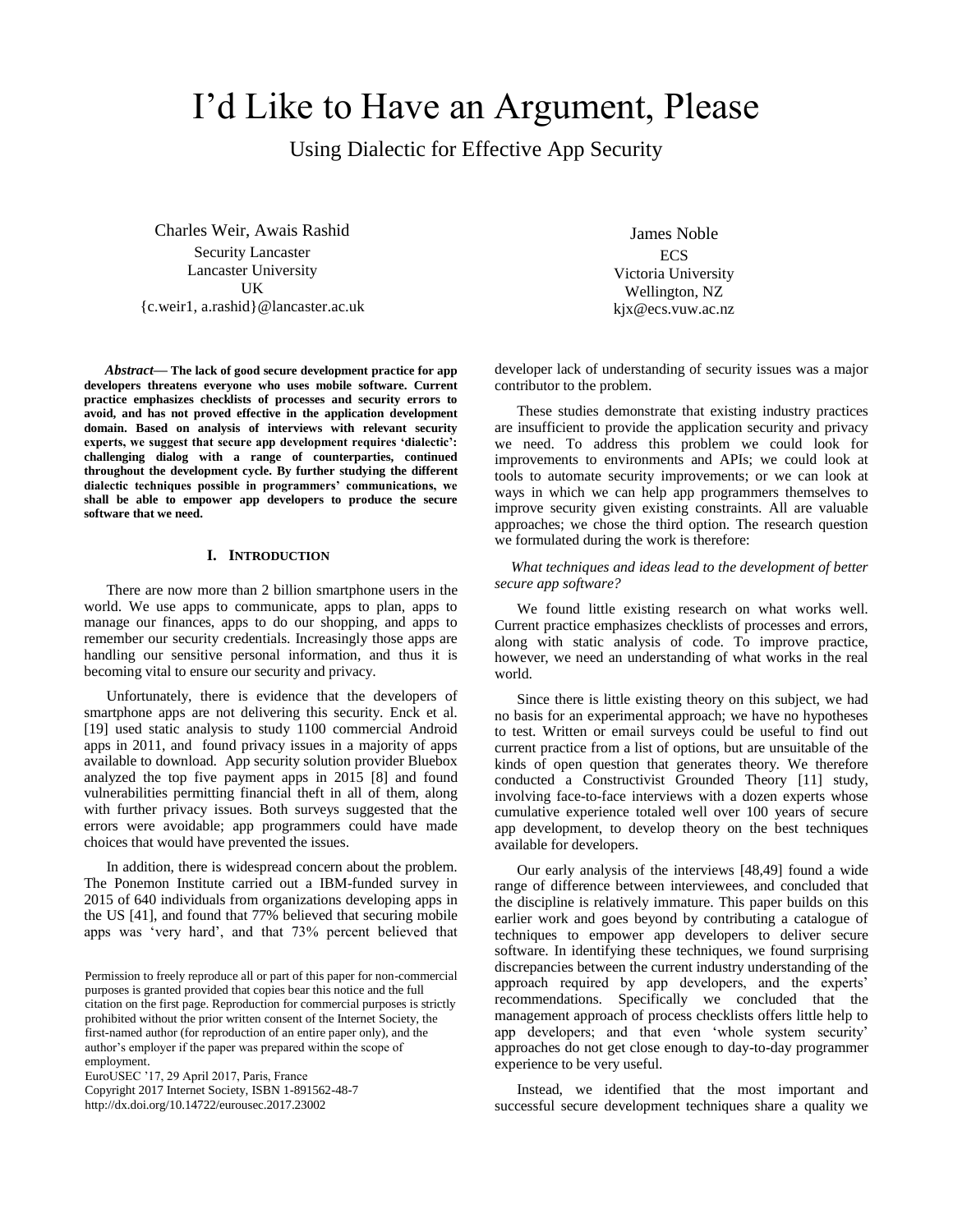call 'dialectic', meaning learning by challenging. These techniques use dialog with a range of counterparties to achieve security in an effective and economical way. The increase in security comes from the developers' continued interaction with the resulting challenges, not from passive learning.

This suggests that, like the Monty Python character who requests an argument [35], in the words in the paper's title, we need developers to actively seek out arguments and challenges.

The novel contribution of this work is to provide:

- A shift in perspective from artifacts to communication,
- An analysis of secure development practices that challenges conventional processes and checklists, and
- A theory linking a range of practices that encourage secure behaviors by app developers,

In the rest of this paper, section [II](#page-1-0) explores existing work; section [III](#page-2-0) explains the methodology in more detail; sections [IV](#page-2-1) to [X](#page-8-0) explore the techniques in detail, examining the problem each solves, and suggesting how teams typically implement each one; then section [XI](#page-9-0) explores the techniques as a whole and suggests approaches for future research.

#### **II. RELATED WORK**

<span id="page-1-0"></span>We looked for related work in three areas:

- How programmers learn security,
- Resources to help programmers improve security, and
- Techniques to help teams improve

#### *A. How Programmers Learn Security*

We first consider work on how app developers learn about security. Balebako et al. surveyed and interviewed over 200 app developers, and concluded that most approached security issues using web search, or by consulting peers [5].

A survey by Acar et al. reached similar conclusions; and they also determined experimentally the surprising result that programmers using digital books achieved better security than those using web search [1]. Yskout et al. tested experimentally the effect of using security patterns in server design; the results suggested a benefit but were statistically inconclusive [52].

There are a number of papers exploring the reasons why programmers introduce weaknesses in mobile apps, especially Android, and possible reasons for them. For example, Egele et al. [17] studied the misuse of cryptographic APIs, concluding that it was widespread and required better APIs; Fahl et al. studied SSL use [20], concluded some apps were vulnerable to man-in-the-middle attacks, and suggested an improved API to solve the problems. However, this work has not been used to improve programmer performance.

#### *B. Resources to Help Programmers*

Turning to resources, one might expect that a very effective contribution to app security would be books explaining how to do secure app development. Unfortunately, few seem to exist covering a higher level than code. There are many good works describing the theory and practice of software security, such as Gollman's 'Computer Security' [24], Schneier's 'Secrets and

Lies' [43] and Anderson's 'Security Engineering' [2]; these are particularly valuable for introducing the concepts of 'whole system security', but all work at a level that isn't helpful as anything but background reference for a software developer.

Instead, the most useful learning books for software developers do tend to be those that convey information in a relatively terse and readable form, and in manageable chunks. A good example is Howard et al.'s '24 Deadly Sins of Software Security' [27]; its format is similar to that of the patterns literature. Targeted specifically at particular platforms are books explaining the Android security model and development techniques; examples include 'Pro Android 4' [30] and 'Android Security Internals' [18]. For iOS there are equivalents, such as 'Learning iOS Security' [6]; though this is more a description of security features than a guide to avoiding security issues.

Some of the most popular1 security books are the ones with a platform-specific 'Black Hat' (attacker) approach. For example the Android Hacker's Handbook [16], and its corresponding versions for iOS and web apps, contain a good deal about exploits against the operating system, a certain amount about analyzing existing apps, but little about how to guard against exploits as a developer. Chell's Mobile Hacker's Handbook [12] takes a similar approach, covering iOS, Android and even Blackberry platforms, and does provide limited advice for developers.

The community-written OWASP Top Ten Mobile Risks site [39] is a widely accessed 2 resource detailing specific programming issues and how to avoid them. Its authority and availability make it very effective, though again it does not consider 'whole system security' issues.

App programmers tend to use web search and discussion sites such as Stack Overflow as their primary source of information on security [1]. Unfortunately these lack overview discussions [7], making them valuable in helping programmers sort out problems they know they have, but does not point out problems that they do not know they may have; most security problems are likely to be of this second type. Discussion sites have a second problem related to security: their answers on security matters tend to be of questionable accuracy especially when they quote code. Acar et al. [1] analyzed answers on Stack Overflow to app security questions, worryingly finding around 50% of solutions to a set of security questions to contain insecure code snippets.

# *C. Techniques to Help Teams Improve*

Two projects, by Xie et al. and Nguyen et al., [37,51] have developed IDE-based tools to teach programmers by detecting possible security flaws in Android developments. The approach is promising, but obviously requires programmers to adopt the tools; also no papers are yet available validating their effectiveness. Others, such as Near and Jackson, and Lerch et al., [31,36] have code analysis tools to detect security defects; these work but provide only limited feedback to developers.

One might expect the most effective approach to be a prescriptive set of instructions telling programmers what to do,

l

<sup>&</sup>lt;sup>1</sup> Based on Amazon.com rankings as at January 2016

<sup>&</sup>lt;sup>2</sup> Based on Google rankings in February 2016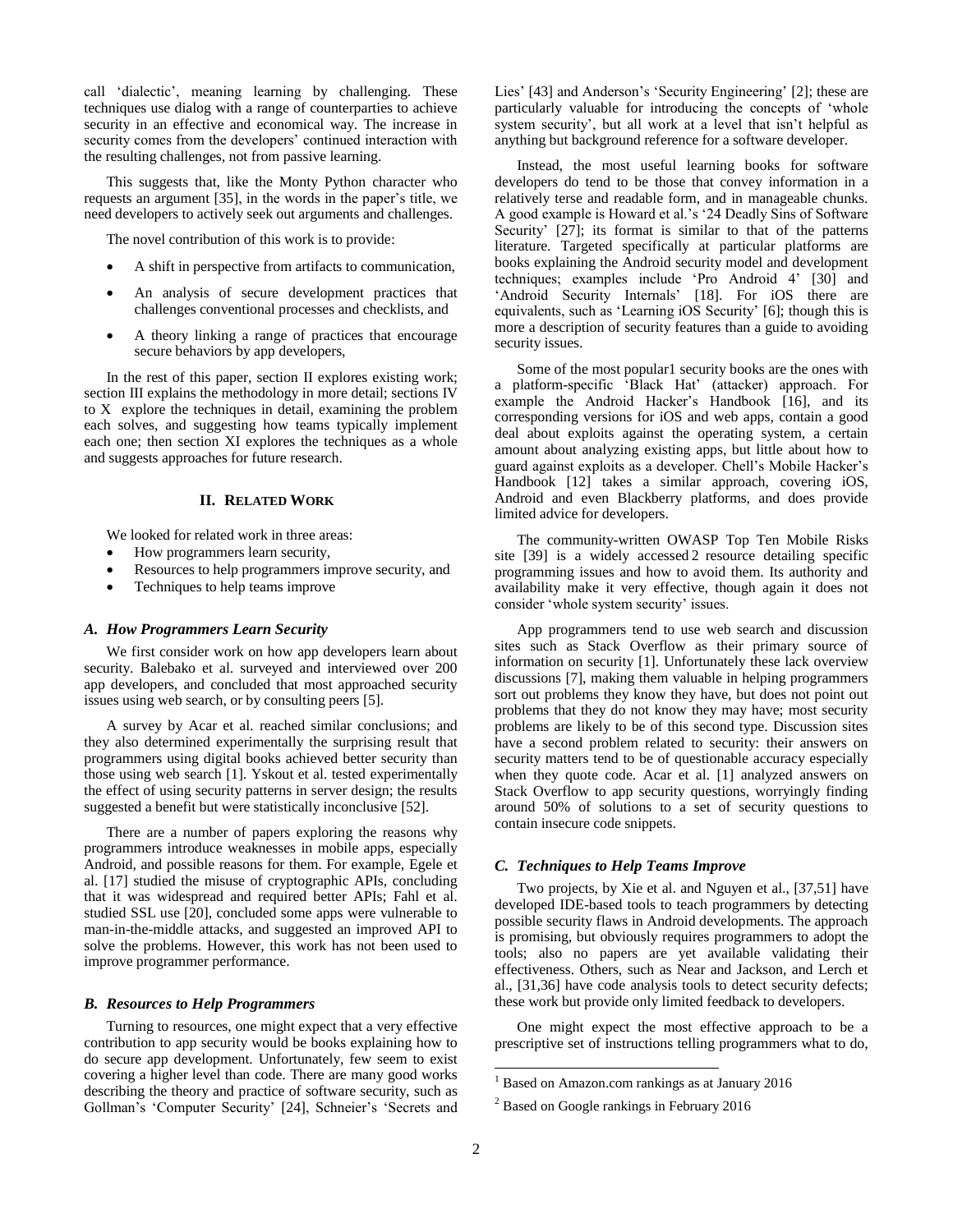a 'Secure Software Development Lifecycle' (SSDL) such as those promoted by Microsoft [34] and others. However Conradi and Dyba [14], among others, identified that programmers have difficulty with, and resist learning from, formal written routines, and this appears to have been the experience with SSDLs in practice [22]. So, since about 2010 several of the SSDLs have been replaced by 'Security Capability Maturity Models' [33,40], to allow management influence on software security at a corporate level based on measurements using checklists of processes used to improve security. These are effective [32] at defining what development teams should achieve, but provide little help to developers on how best to achieve it.

This means that for the majority of app developers who do not have the support of formal process-driven organizations [45] we need to find a lightweight, non-prescriptive approach.

## <span id="page-2-3"></span>*D. Limitations of Existing Literature*

Consistent in all this literature, is a lack of theory how to guide development teams to achieve security in the specification, architecture, and design activities. Instead, we see mainly checklists at for the coding activity alone.

Moreover, while 'whole system security' experts such as Anderson [2] are excellent at driving a holistic, rather than purely technical, view of software security, they rarely consider the team interactions needed to achieve the results.

# **III. METHODOLOGY**

<span id="page-2-0"></span>This section explains our choice of methodology, briefly outlines Grounded Theory, and introduces the research participants.

#### *A. Choice of Methodology*

Our purpose in the research was to generate knowledge about good approaches to secure development. Two perceptions drove the research approach:

- We had found few resources indicating how to tackle app development security.
- Existing literature tended to be negative in approach, listing things the developer must not do; this contrasts with the kinds of books preferred by developers, which we observe tend to be positive in outlook.

Our major resource was personal connections and links to industry specialists in app development, including in secure app development. Since our aim was to generate, rather than to test, theory, we chose Grounded Theory as our primary research method. Our study used semi-structured interviews over 6 months with a dozen such experts. To encourage positivity, we used elements of Appreciative Inquiry [15] in our questioning: the 'Discovery' of best practice and the 'Dream' of ideal practice.

#### *B. Grounded Theory*

Grounded Theory [23] uses textual analysis of unstructured text to make theory generation into a dependable process. It requires line-by-line analysis of everything relevant that is

available to the researcher: interview transcripts, relevant research literature, field notes from observation and anything else that can reduce to text form. The process is iterative, with analysis of initial findings from interviews or similar leading to changes in the research thrust and direction.

We used the Constructivist GT variant [11], acknowledging the effects of the researcher on the results. We followed the principles for software engineering GT described by Stol et al. [44]. We recorded interviews and transcribed them manually; organization of the data used the commercial tool Nvivo; coding, memoing and sorting were all by the lead author.

The interviews consulted the participants as experts rather than as subjects. They addressed what each had found to be most successful in their experience in secure software development. Following the principles of Appreciative Inquiry, questions avoided discussion on what does not work and concentrated on the most effective practice known to each interviewee.

## *C. Research Participants*

Though we chose the participants for their experience with app security, most drew on experience with a far wider range of software domains in answering the questions. [Table 1](#page-2-2) shows the interviewees, with an indication of organization size (S for solo or less than 10 people; M for up to 1000 people; and L for larger and government organizations), a suggestion of their years' experience with app security, and a description of their main day-to-day role. All had worked extensively with UK or US-based organizations; all but P5, P8, and P10 had an original background as programmers.

<span id="page-2-2"></span>**Table 1: Interviewees, organization sizes, experience and roles**

| ID             | S. | Y.             | <b>Typical Role</b>                               |
|----------------|----|----------------|---------------------------------------------------|
| P <sub>1</sub> | S. | $\overline{2}$ | Developing apps for business clients              |
| P <sub>2</sub> | М  |                | 10 Leading large security-focused team            |
| P <sub>3</sub> | L  | 8              | Developing user-facing web services               |
| <b>P4</b>      | S. |                | 20 Designing and implementing smart card software |
| <b>P5</b>      |    | M 5            | Architecting and promoting a secure service       |
| <b>P6</b>      |    |                | 20 Consulting on app and IoT security             |
| P7             | М  |                | 10 Developing and architecting OS services        |
| P <sub>8</sub> | L  |                | 10 Architecting mobile phone operator services    |
| <b>P9</b>      | L  | $5 -$          | Designing and protecting web-based services       |
| <b>P10</b>     | S  |                | 15 Architecting and promoting app technologies    |
| <b>P11</b>     |    |                | 10 Designing OS security enhancements             |
| P12S           |    |                | 20 Developing apps for business clients           |

In the following sections, quotations from the interviewees are in *italics*. We have edited them to protect confidentiality and indicate context: square brackets show additions and replacements; ellipses show removals.

### **IV. INTRODUCING DIALECTIC**

<span id="page-2-1"></span>Grounded Theory emphasizes that the theory generated should cover the greatest variation in the data. Our initial analysis of the transcribed interviews [48] showed very significant variations between experts, suggesting that the discipline is relatively immature, and that our experts were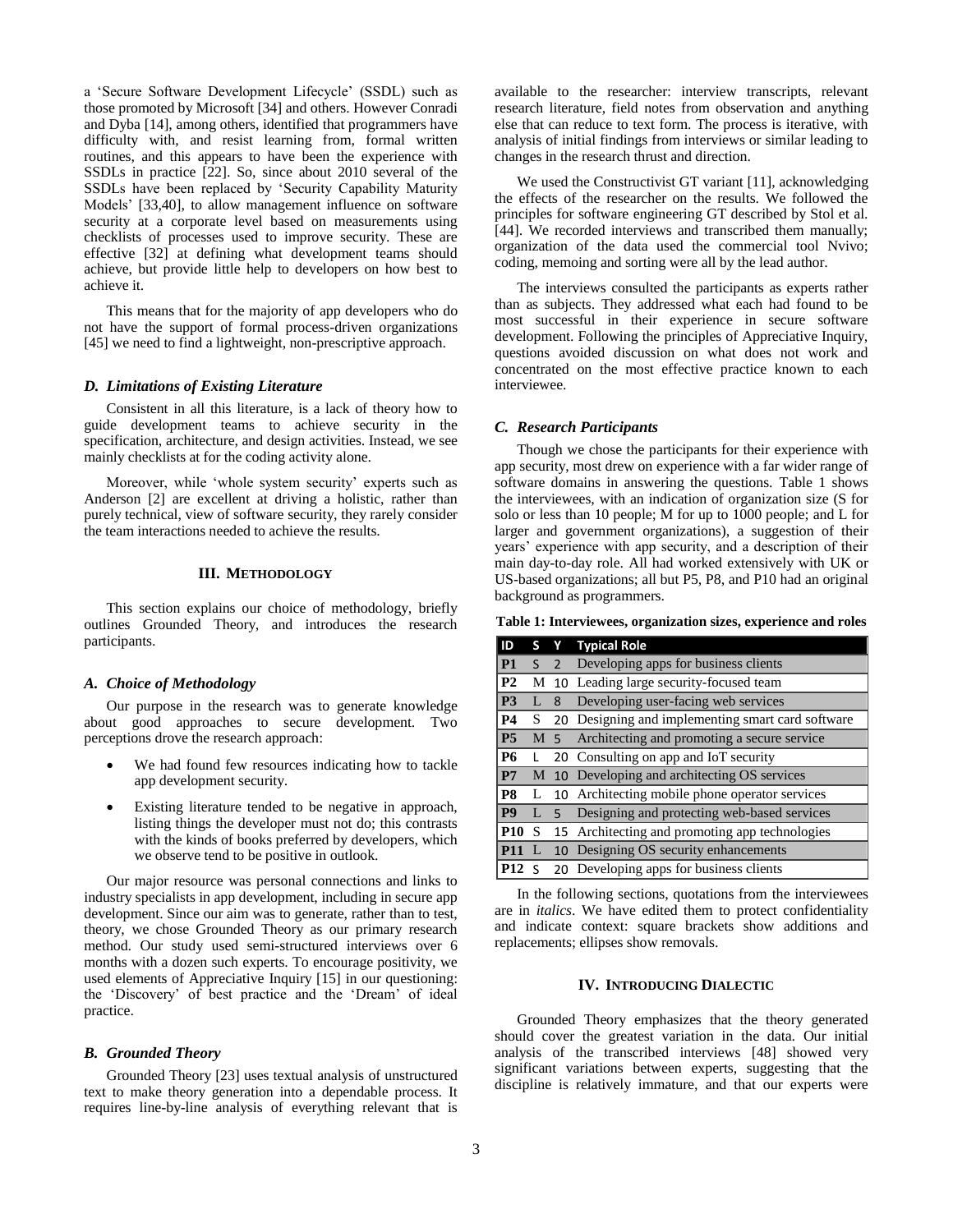merely providing a taxonomy of all the 'whole system security' techniques.

Looking to explore in more detail how programmers were to achieve this taxonomy, we reanalyzed the interviews. We found to our surprise that they contained little mention of important parts of the 'Whole System Security' taxonomy: for example devising mitigations or using checklists of possible errors. Indeed some interviewees explicitly described these as unimportant.

Instead, we observed that the core theme was the nature of the developer's interaction with external parties: a friendly adversarial interaction. The word 'dialectic' had surfaced in our earlier work [48], and we realized it was the common theme to all these interactions. 'Dialectic' is the finding out of knowledge, especially logical inconsistencies, through one person questioning another. It first appeared as the technique used by the Greek philosopher Socrates in his dialogs.

Using dialectic addresses a particular weakness in much existing secure development research, namely that emphasis on code level security often misses possible exploits based on the functionality and system design – or may prove unnecessarily costly:

*So implicit in [conventional thinking] is the notion that programmers decide what they are doing [only] in code … being told to put something in place without them understanding the greater implication. (P9)*

Instead, developers need to think what approaches an attacker might use to gain benefit from the system they are producing, and then to decide how to thwart those approaches.

*Yes, the question is 'who is the attacker, who is the bad guy, who is the threat model you are dealing with?' (P3)*

This is a very different approach from 'normal programming'. It requires developers to think in different ways.

*They are very devious. There are exploits that they have realized which are, well, you wouldn't really think like that if you were an engineer (P2)*

It was not difficult to work out why our experts should view dialectic as a solution. Unlike other forms of software quality such as performance or reliability, security involves the idea of someone different: an attacker who will use very different ways of thinking. To deal with such threats, a developer needs to think 'outside the box'; the easiest way to achieve that is with challenges from others.

#### *A. Specific Dialectic Techniques*

From the GT analysis, we have drawn out six specific techniques that illustrate these kinds of dialectic challenges. These techniques are:

| <b>Brainstormed</b> |                                          | Ideation sessions to derive possible                                                 |  |  |  |  |  |
|---------------------|------------------------------------------|--------------------------------------------------------------------------------------|--|--|--|--|--|
| attacker            | attackers and attacks on the system      |                                                                                      |  |  |  |  |  |
| profiles            |                                          |                                                                                      |  |  |  |  |  |
| <b>Negotiated</b>   | Communicating security decisions in ways |                                                                                      |  |  |  |  |  |
| security            |                                          | their stakeholders can understand, to<br>prioritize them against other requirements. |  |  |  |  |  |

| Cross-team                       | Effective communication with                                                                                                            |
|----------------------------------|-----------------------------------------------------------------------------------------------------------------------------------------|
| security                         | other                                                                                                                                   |
| discussion                       | development teams to ensure security                                                                                                    |
| <b>Security</b><br>challenge     | Using professional and in-team security<br>experts for code reviews and penetration<br>testing.                                         |
| Automated                        | Using automated tools to query possible                                                                                                 |
| challenge                        | security weaknesses                                                                                                                     |
| <b>Responsive</b><br>development | Gathering continuous feedback from the<br>use of the system, and responding with<br>upgrades and interactive<br>continuous<br>defenses. |

We observe that these techniques characterize themselves in terms of the source of the challenge to the programming team: other team members; tools; other roles in the software development process; and the consequences of end use. Sections  $V$  to  $\overline{X}$  show the techniques, and the counterparties involved with each.

In each case, the dialectic continues throughout the development cycle; and in each case, it is always two-way: the experts state that the increase in security comes from the interaction with the challenges, not from a passive understanding of the challenge.

We do not have evidence to claim that dialectic provides the *best* techniques for achieving security; however, our study suggests that dialectic communication *strongly correlates with* effective software security.

Sections [V](#page-3-0) to [X](#page-8-0) explore each technique in detail. Each includes an illustration and illustrative quotation, followed by an 'Exploration' section discussing the context of the problem, and a 'Solution' section describing how the interviewees suggest addressing it. The academic paper format restricts the length of each description; fuller versions are available in the first author's MSc thesis [47]

# <span id="page-3-0"></span>**V. BRAINSTORMED ATTACKER PROFILES**



*I think the things that are the most challenging around security really are trying to understand the threat landscape and trying to understand how threats are realized. (P2).*

#### *A. Exploration*

Any system can be broken with sufficient determination, ingenuity, and resources.

*Every security system can be broken. Period. There are even ways of getting the certificates off a phone, by freezing the phone and reading the memory. There is nothing you can do to stop a truly determined person to getting in, short of dropping it into a nuclear furnace. The best you can do is make it difficult enough for them, that they will lose interest – that it's not worth the trouble. (P7)*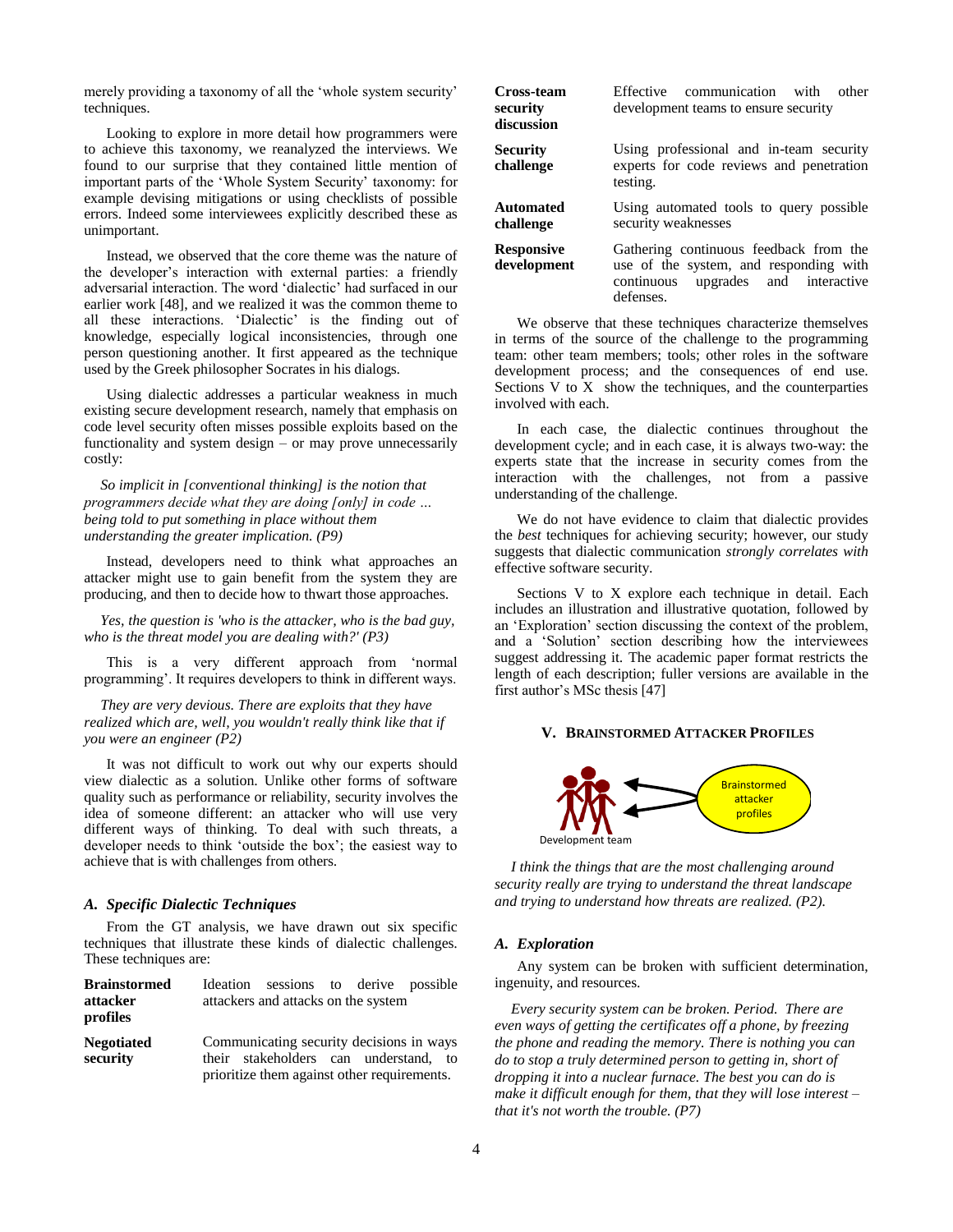#### *I quickly realized that no system is ever unbreakable (P9)*

As a result, secure development is not a matter of making a completely secure system. Instead, it becomes a question of which defenses to implement: where one should spend the time and effort defending the system to deter the largest and most damaging potential exploits. Making those choices requires an understanding of the potential attackers:

*I think it is actually very important to understand the motivations behind why somebody is hacking the system. We try to address the motivations of the attackers, versus the technical aspects - just locking it down for the sake of locking it down. (P11)*

Neither attacker profiles not attack descriptions, however, are conventional knowledge for a software developer. So how do they best obtain them?

## *B. Solution*

Use brainstorming techniques to identify both attackers and possible exploits. Brainstorming is a form of dialectic that uses interaction with a range of people with different outlooks to create knowledge and ideas that were not obvious beforehand.

The first step generates profiles of likely attackers. This means querying experience with similar products, discussing with others in the industry, and consulting experts. The attackers may not be the obvious ones:

*There are clear reasons why someone would want to attack a bank, but actually the real reasons for attacking a bank are very seldom to do with trying to get financial rewards. It is much more around what information you can get about people. Banks hold information about people. So [it might be] a private investigator who is trying to track someone, or a hostage situation, where people might have done things, or simply learning more about behavior. (P9)*

The second step is to use brainstorming sessions for attack profiling.

*I was involved in a lot of conversations about trying to think about doing really evil things, so I think in order to protect people from harm we have to think about how harm can be done. So, brain-storming bad intent is part of the life, really. (P5)*

These brainstorming sessions include people with different roles, especially testers, penetration testers, app security code reviewers, and security specialists.

*"One of the things I like to do with the [penetration testing] guys is to, if you sit down and say 'what are all the different ways you could subvert this system'. It is quite common to come up with 20, 30, 40, 50 in five or ten minutes of brainstorming. I bet you, you wouldn't think of half of them." (P2)* 

An excellent concise recipe for running these sessions is in the seminal work on negotiation, Fisher et al.'s 'Getting to Yes' [21], whose chapter 'Invent Options for Mutual Gain' contains a step-by-step prescription for an effective brainstorming process. Although the illustration shows the brainstorming as being with others in the programming team, for solo developers it will typically be with clients, members of related technical teams, and other stakeholders.

Particularly with development teams using agile approaches, this ideation process continues informally throughout the initial development project, and into the subsequent deployment and later lifetime of the product. The most security-capable teams included attacks and motivations found in the course of deploying the app, and throughout the software product lifecycle.

*The other thing, is … [to] reward proactive thinking and this is two levels of that: trying to think what could happen next, how could it go wrong, what am I missing, but then the next level of reward, is rewarding people for research. And thinking about how to do harm. Actively encourage them to think like a hacker. (P5)*

## **VI. NEGOTIATED SECURITY**



*For businesses it is a risk based approach which they need to understand and neither [management nor programmers] should be caring about actual nitty gritty details of coding which is just an artefact of the whole thing. (P6)*

#### *A. Exploration*

Merely identifying the possible attackers and exploits does not itself deliver software security. The need is to prevent them from causing significant damage to users, stakeholders or others. So a development team takes the list of possible attacks, and works out possible mitigations for each. These mitigations will each have costs in development time, commitment, finance, and sometimes usability. The team can estimate financial and other costs for each. How, though, do they make the decision which to implement?

Our interviewees conclude that the decision of what aspects of security to implement is a commercial one. Implied in every decision about software security is a trade-off of the cost of the security against the benefit received. Every security enhancement needs to be weighed against other uses of the investment (financial, time, usability) required.

*[Costly development approaches aren't] suitable for a lot of startups. And the same goes for security. You're going to have to make a security decision upfront. (P1)*

# *B. Solution*

Interpret the security risks and costs to stakeholders (project managers, senior management, customers) in terms they can understand and use to prioritize security concerns against other organization and project needs.

*[When I started] a project I'd go back and ask [my customer]…'You do realize this [information] can be seen'. It*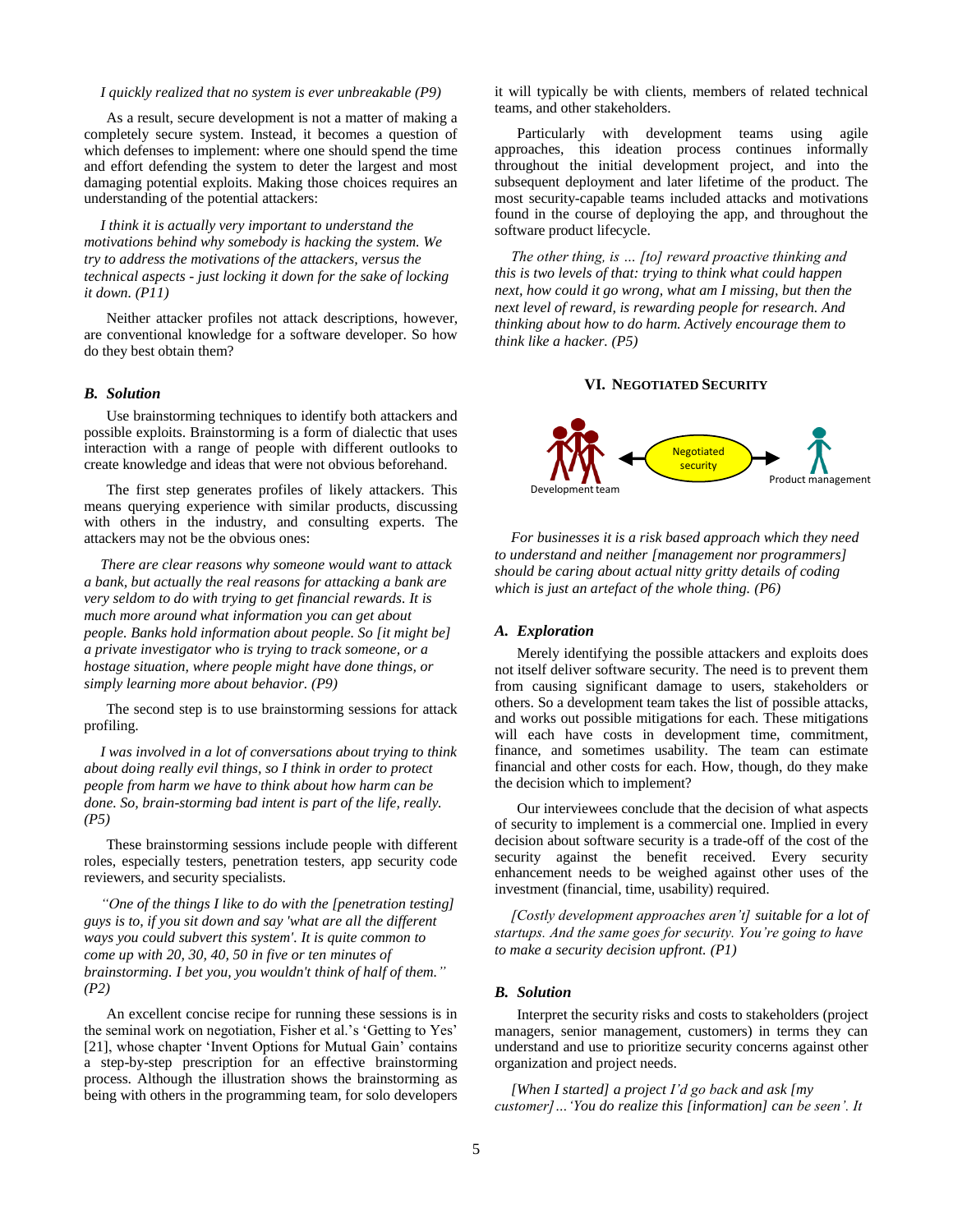## *goes from there: 'how secure do you want it to be?' You have to show that there's a problem first I think" (P1)*

Here the dialectic is with the stakeholders. The stakeholders have knowledge of the importance of different kinds of security in the context of the development, that is likely to be very different from that of the developers, and it is important that this challenges the assumptions of the development team.

It is hard to over-emphasize the value of the interpretation skill. Many of our interviewees made the point that 'security is not an absolute' – security is what the users and stakeholders need for a particular situation at a particular time. For such stakeholders to make a good decision on what security to implement requires particularly effective communication. The stakeholders will be making cost benefit trade-offs comparing various business risks.

*You've got to put a weighting on the threat. You've got a level of threat, and you've got to put the appropriate level of security against that. (P4)*

There are techniques available to give objective assessment of security risks, such as work by ben Othmane et al. [38]. Vitally – and several interviewees stressed this – the costbenefit trade-offs mean that perfect security, even if possible, would rarely be a good business decision:

*And actually the way this works, in practice is you have to do less than a perfect job, in order to have a measureable degree of failure or fraud or whatever, so that you can adjust your investment and say 'I am managing this to an economically viable level' because if it is zero, you have invested too much. (P6)*

For simpler projects and systems, there may not be sufficient engagement from stakeholders to be able to do this kind of trade-off; in that case, it becomes the responsibility of the developer:

*[Often it's impossible to get signoff on security in a big company and so the decision is usually down the developer because you can't get the signoff. And in a small company may just be the same]. Customers often don't have a view. The important thing is making the decision. (P1)*

Given that each mitigation now has a cost and benefit, the decision on whether to do it becomes part of standard project management process. It is outside the scope of our theory – and indeed of the topic of software security – to explore how to make these decisions; the balancing of risk cost and reward is a well-understood aspect of business life.

*And it has to be a bit of a trade off as well in terms of business. You've got to make the trade off as to what's good for getting a solution available now, and having one available in a year's time, which no one will buy, because everyone's gone with one which doesn't even consider security at all. (P12)*

## **VII. CROSS-TEAM SECURITY DISCUSSION**



*[What was very successful was] working incredibly closely as a team, and having very open discussions with cards on the table and removing the fear around discussing aspects of security which, I often find in project meetings, people don't want to bring up because they don't want to expose their own domain. (P8)*

#### *A. Exploration*

Many security issues span a number of teams: development teams, operations and even marketing or publicity. Thus there is a frequent danger that security problems can 'fall between two stools', remaining ignored because two teams each think the other is responsible for the problem. The problem is exacerbated if the developers are not natural communicators,

*I had a core technology group … who worked for me, and these guys were double firsts in maths from Cambridge. Incredibly bright guys: appalling interpersonal skills. (P5)*

And sometimes by organizational politics,

*You get teams of people who are perhaps very protective of their platforms, because they own the system and they are master of the system, and they want it to be seen as a golden system… Quite often the people representing the system are perhaps one step removed from the real hands-on techies – they are generally a manager, who ultimately becomes associated with this platform and they feel that their role can be at risk if that platform was ever to be undermined … so the silos become self-reinforcing and it is very difficult sometimes to know whether you have actually been delivered all the facts. (P8)*

Or where teams are effectively separated by time – they are not working on the project at the same time:

*[There is a big] difference between the operational and project approaches. [And security is one thing that is not going to get handled by that handover]. That is a real challenge. (P8)*

## *B. Solution*

Ensure frequent and open communication on security problems in any way available. The effect of such communication is to challenge each team to address the security issues – another example of a dialectic process – and to allow casual communication about possible security problems. Ensure you have considered all the types of team: other programmers, operations, and security experts.

Bringing members of the different teams together on a social basis encourages the right kind of communication:

*I am a strong believer in the social aspect of it… I think if you can bring people together physically on a regular basis so*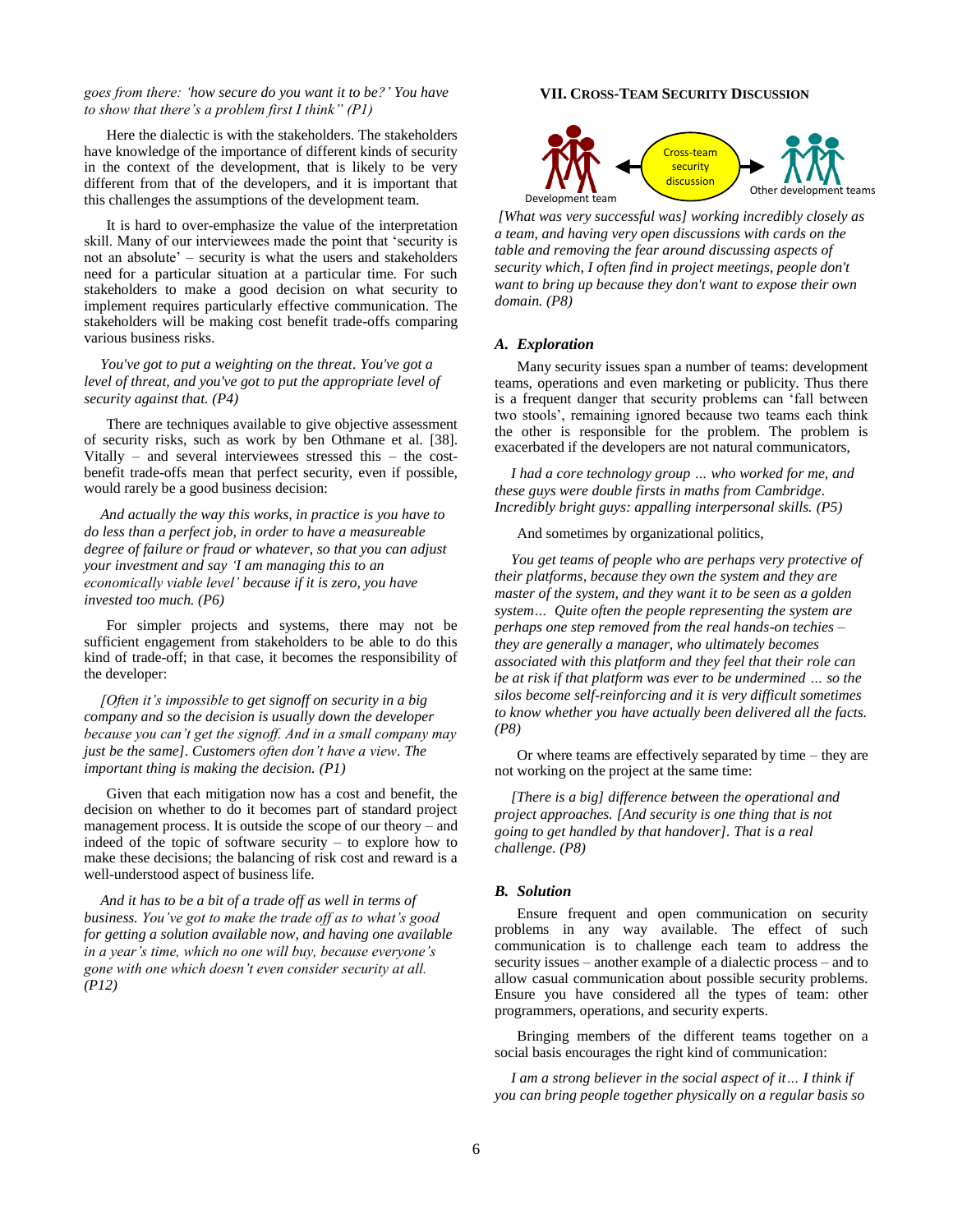*that you can get to the stage where people are discussing family, friends with each other and everything else, it breaks down a lot of the artificial barriers that are there. … I do think co-location was key, and we would regularly come together, we would share a whiteboard and we all had the same view of the world. Openness and transparency - I think it makes a huge difference. I really do. (P8)*

So does encouraging informal communication on technical issues

*[Of a successful project] I guess we were working with a team who were experienced but also everybody who was close to the project, lived through the project life cycle to delivery, were very comfortable picking the phone up to anybody else and discussing any aspect, and everyone reported back quite openly what they were seeing, and when we came together. (P8)*

An effective but very different form of communication is the more formal documentation of responsibilities. One straightforward way to do this is a 'Security Scope' document that identifies the security responsibilities of a given team. That highlights where 'falling between two stools' problems may happen, and is used, for example, in a secure development process introduced by the lead author [46]. Where multiple organizations are involved, the security scope may even be contractual:

*We have got in our contract with [our development company] a definitive list of things that they will have failed to do their job if they haven't protected against these types of attacks. When we find a new one, we try to write a test for it, we put it into the document. (P5)*

### **VIII.SECURITY CHALLENGE**



*Nothing gets submitted without it being reviewed by at least another engineer. And there are strong processes to protect that fact. … The most successful technique has to be review by [a security] expert – you can't really beat that – an actual conversational review by an expert, because someone who is an expert in security might not be an expert in the domain. (P3)*

# *A. Exploration*

It is notoriously difficult to spot one's own errors. This is especially true when the errors are faults in complex reasoning, or are due to misunderstandings. Thus, a programmer working solo is likely to create avoidable security problems, just because they can naturally have only one point of view.

*So it is very easy when you are trying to deliver something yourself, as a developer, to pass over the bit that you are not doing (P5)*

This problem extends to programming teams; a team will always suffer to some extent from 'groupthink'; the need to generate a shared understanding brings with it the danger that that understanding may include misunderstandings and blind spots.

### *B. Solution*

Set up the development so that each person or team has a counterpart with a different viewpoint to challenge the security and privacy aspect of assumptions, decisions, and code.

This is perhaps the most obvious example of dialectic in security – the counterpart queries the assumptions of the design and code, causing developers to review and change their understanding.

There are several common ways of arranging Security Challenge: pair programming, security review, code review, and penetration testing. Pair programming gives the developer the benefit of external questioning:

# *Two heads are better than one, more eyes on the problem. (P7)*

A security review of the design, technologies and protocols of a system, by an experienced secure software expert, is particularly effective, and also helps developers to learn more of their code base [42].

*[We have] a separate security review system for, so if you are doing code that impacts security in your judgement, it goes to people who are security experts who will do the security review and they find stuff. (P3)*

For a cloud-based system, the widely accepted way of ensuring security is penetration testing, where an external 'white hat' security team simulates what an attacker would do to attempt to gain access or disable the service. They then feedback any 'successful' exploits they have found to the development and operations teams.

*[Ensuring software security] tends to get handed off, in most companies I've worked with, to a white-hat hacking team. [They] don't do it a code level. (P7)*

At the operating system level, one can also penetration test a mobile device:

*I think the one [approach] that has been, arguably, most useful has been using specialist external consultancy around security. Not for training, but "can you just come in and penetration test this device?" (P2)*

The widely used equivalent for an app is an external security code review. Many companies now specialize in this kind of app security code review; they gather lists of known security issues found in apps, with mitigations for each, and then review the provided code to look for those security issues. Security code reviews are also very effective when internal to a company:

*Code review is what we do endlessly. We certainly do not let any form of code out the door, without an independent review and that is eyeballs on the code and that is discussion about the code. (P5)*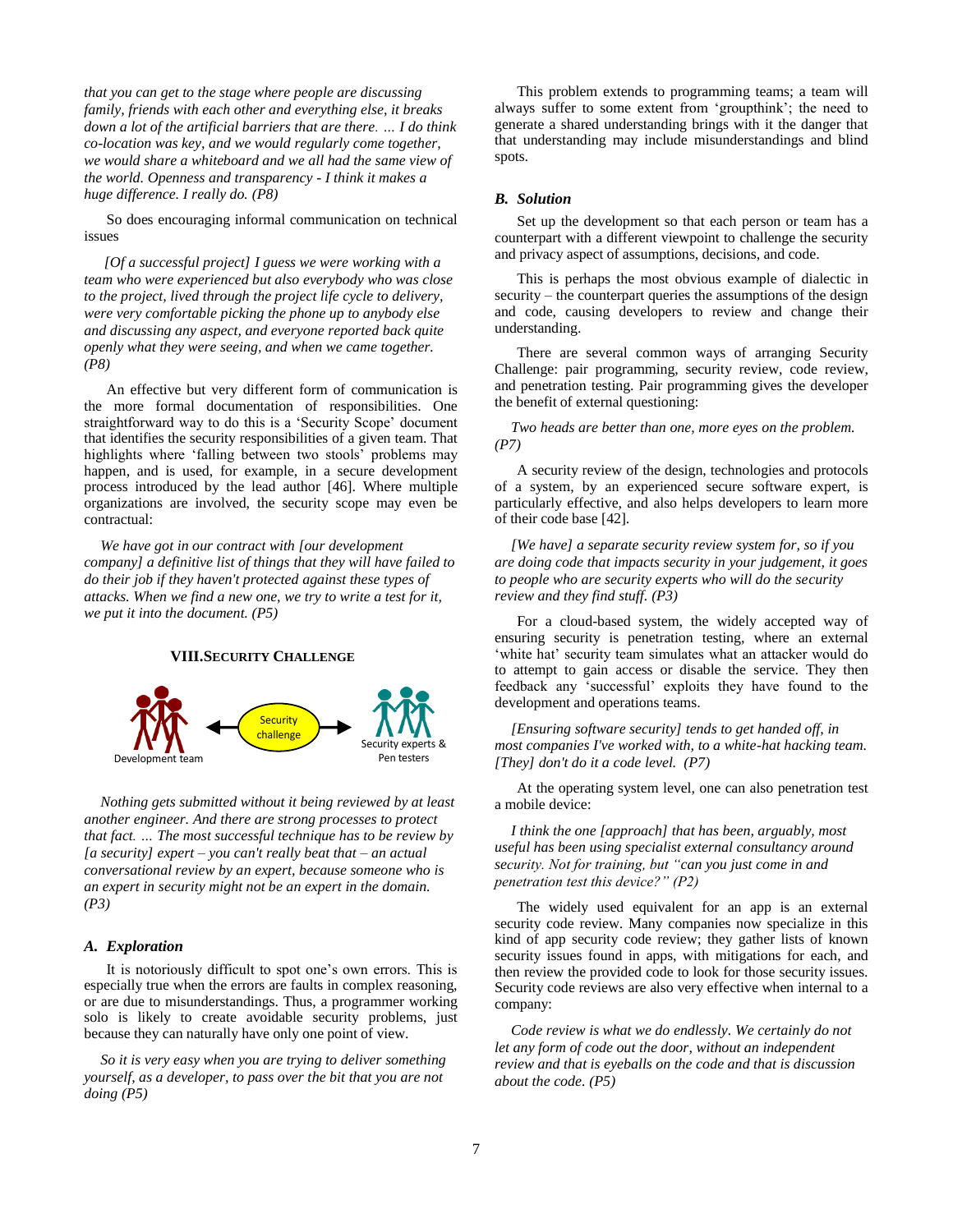*We do code reviews as much as possible. And I point out when I think something may have some issues, things like that. (P7)*

All of these approaches are expensive; there is a significant resource cost to providing the challenge. In the case of pair programming, research suggests that the net cost is relatively small [13]. However, the other three interventions all represent additional costs for an organization, which need to be traded against the corresponding benefits:

*You call them out, but ultimately [best] is code level reviews, but again it is this balance between the ideal world and the timescale, versus the risk and the consequences of the risk, or the consequences of an attack. (P7)*

Unfortunately, cost usually makes the external options, such as external code review or pen test, unsuitable for solo developers. An alternative is 'Rubber Duck Debugging' [28]: explaining thought processes to an anthropomorphized object.

# **IX. AUTOMATED CHALLENGE**



*"[The most successful technique I have found is] to use various types of Lint checkers" (P7)*

### *A. Exploration*

Security Challenge can be very effective, but it is costly in human effort and impractical in many situations. Few solo app developers, for example, will have the money to pay for an external review of their code, or the social capital to persuade colleagues to do so. Likewise many organizations will not see value in paying for penetration testing or external reviewers, nor have skills to do either in-house.

Equally, it is a poor use of expensive resources to find problems that are cheap to find in other ways.

How do we achieve this?

#### *B. Solution*

Use software tools to create the dialectic. There are two areas where automation can help a great deal by challenging developers. These are automated code analysis, and automated security testing.

Automated code analysis acts as an extension to the compilation process of the code, and looks for possible security flaws in the written code. Tools to do this are sometimes called 'lint' checkers, after a UNIX tool that does extra checking for C code. There are now many such tools, some produced by commercial companies, supporting different languages and purposes:

*We use something called Sonar which is a code inspection tool. We'd written templates and guides for our coding* 

*standards and certain patterns we are looking for in a code and we are looking for changes in the code that are greater than a certain percentage, and there are specific bits of the code we are looking for any change that should never happen. (P5)*

They are excellent for looking for common errors:

*One of the most common things… for anything using C or C++ is to look for potential buffer overruns. And anything that has SQL Injections that do the same sorts of things: anything that can go outside of the expected bounds, that aren't being checked. And there are a number of Lint checkers that will pick up on that sort of thing. Use them! (P7)*

Increasingly some of the reviewing features are being migrated from independent tools into the compilers default build processes for mobile software:

*So as tools get better, for both inspection and fixes, to say 'hey this might be a security flaw: as the compilers, as the development environment, whatever the tools are. Because even developers that are experts can make mistakes. And so the more the tools do like the code inspection review for you, for free, constantly, all the time, so you can't skip it, then yes, that will be a huge win. And I think that can be improved in the two year time line. (P3)*

Though of course there is little value to such warnings if the programmer ignores them.

*Pay attention to the warnings, pay attention to the Link errors. [So it is not just the automated checks. It is the attitude towards those automated checks, taking them really seriously] Use them, don't forget them. (P7)*

The tools need to be carefully designed to make them easy to use; Johnson et al. have made a set of recommendations what is required [29]. The tools may be run infrequently, or as part of an automated build. Solo developers who lack a stable build system will typically run them as part of the release preparation process.

Automated security testing comes in two forms. First is the automation of tests that find security defects, to avoid the risk that such defects may recur:

*We added an entire section to [our automated testing suite] called 'Security', which is effectively hacking. We have built all forms of vectored attacks against our platform – we endlessly think about ways to attack our platform. When we find a new one, we try to write a test for it. (P5)*

A second, recent, innovation is to use randomization and 'deep learning' techniques to enable tests that would not necessarily occur to a human tester:

*I actually find that our fuzzing efforts, which you could view as a form of code analysis, have quite a bit more tangible results. The fuzzing effort doesn't happen at code review time, but happens at check in time; we have clusters of machines where we are doing attacks against the software that is checked in, and we are able to find [exploits] very quickly. (P11)* 

To get the best value, it is important to include both automated checks and automated testing as part of the fixed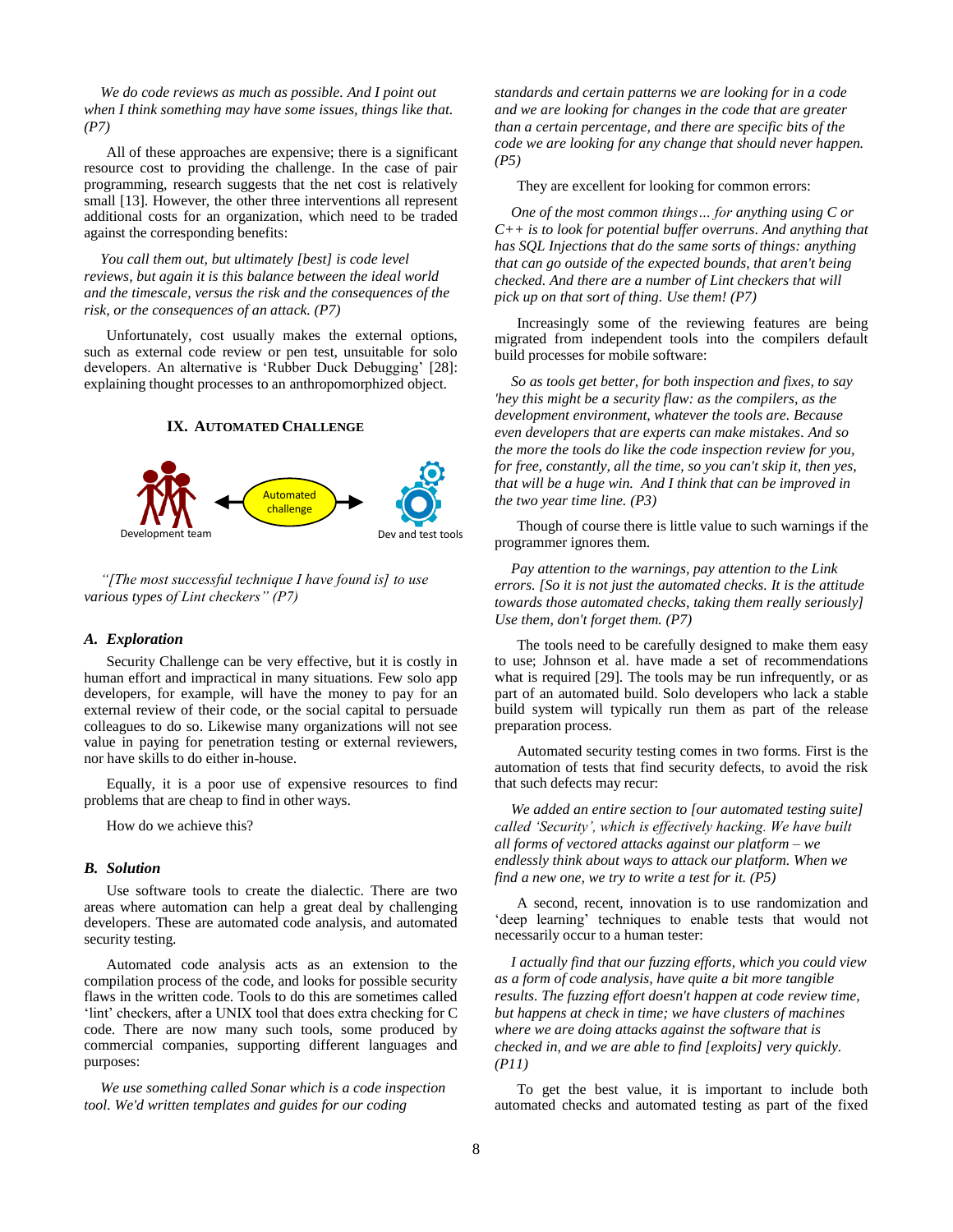development process. Best practice, given that they are automated, is to include them within the build cycle.

*What we do is, [we have] a continual build system. Every time someone checks in a change, we create a brand new version of [the system]. Once a day we snapshot that version … into our testing infrastructure, and for that entire day we are doing attacks against the code that is running on that device. So next day a new version …, and we continue attacks. And we will do that over and over again. (P11)*

## **X. RESPONSIVE DEVELOPMENT**

<span id="page-8-0"></span>

*I think one of the problems with remote devices is that these devices are intended to be robust against all attackers if you lose your device... And that makes it challenging from a forensic point of view to look into [issues]. (P11)*

*And the patches and updates basically what modern security is about – mistakes will be made and when the mistakes are found – how do you get the updates out? (P3)*

# *A. Exploration*

To keep apps secure requires continuous feedback, both to detect actual exploits, and to detect trends of use that may represent longer-term threats. Getting such feedback is much more difficult with mobile apps than with servers. Not only are they not always connected, and under the control of someone else, but the devices are designed to be as impenetrable as possible:

*[The OS designers] want to make sure that no matter whatever privileged position you have, that these devices are impenetrable. That is the goal. (P11)*

Responding to such feedback is also a continuous process. New exploits, improved processing power, and wider publication of existing exploits all mean that what might have been secure a year ago may not be now.

*Projects look at the risk here in their lifetime and you know the current risk and the current attack vectors, but they are constantly changing. (P8)*

*It still is interesting to see how effectively security has a built in obsolescence. Even with SSL security, which is obviously almost the bottom level. (P12)*

The problem is not just the increasing sophistication of attacks; changes to the supporting environment often have security implications requiring changes to apps to support them:

*Obviously given the rate at which Apple and Google are changing Android and IOS and all the other things, just almost keeping still is difficult. (P12)*

However the nature of app development 'contracts', whether internal to a company or commercial external contracts

is often 'fire and forget'; on completion of the initial app development phase, the development team is allocated to different projects.

*Like many things that get delivered in a project, the project ends and interest dies with it. Unfortunately. And I think you lead into a significant challenge in securing things on an operational basis. (P8)*

Moreover, it can be very hard to pull together an ad-hoc team to solve even serious issues:

*Technology is constantly changing but to bring together the spotlight or the focus on a live service, unless it has reached the stage that is it almost headline news, is very difficult to do because the effort required in creating a project in the first instance, to bring together the bodies and the budget for most businesses is enormous. So the day to day behavior doesn't allow for the 'dipping into things'. (P8)*

## *B. Solution*

Instigate a long-term development approach to support both security monitoring and regular updating; include logging, and other feedback mechanisms within an app.

Here the dialectic challenges are from the external world – users, attackers, and any other influences. Since we need the dialectic to be both continuous and two-way, developers must use or create specific methods to get and monitor feedback from the apps, and project stakeholders need to ensure that projects have a continuous long-term support and monitoring element, with an explicit mechanism to deliver regular enhancements.

App feedback usually requires explicit functionality:

*I've built quite a bit into the apps where they have their own debug logs because I don't trust the likes of Google because they have to sanitize what they give you because they've got privacy issues on their side of things. Because we have more of a direct relationship with our users, we can get more information and we have them direct to our systems, so effectively there's a low level of logging, logging things which are going wrong. (P12)*

Ensuring that updates reach the users can also be a problem; many users do not enable automatic upgrades.

*The moment you release something to an Android phone, you will, in general, never get a 100% update rate, because loads of people update software once and never update. (P3)*

A common solution, implemented in several cases by the lead author, for cases where the apps communicate with a server, is 'forced upgrades' based on the app version number. This requires extra support in the app and server: on startup the app interrogates the server for the minimum version currently supported; if the app's current version is less, it refuses to run and instead directs the user to the appropriate 'store' app to make the upgrade.

Getting the resource to deliver regular enhancements requires a long-term approach to product development, since there will be costs long after the first release. Typically, organizations will decide to maintain for a limited time and then explicitly stop security updates: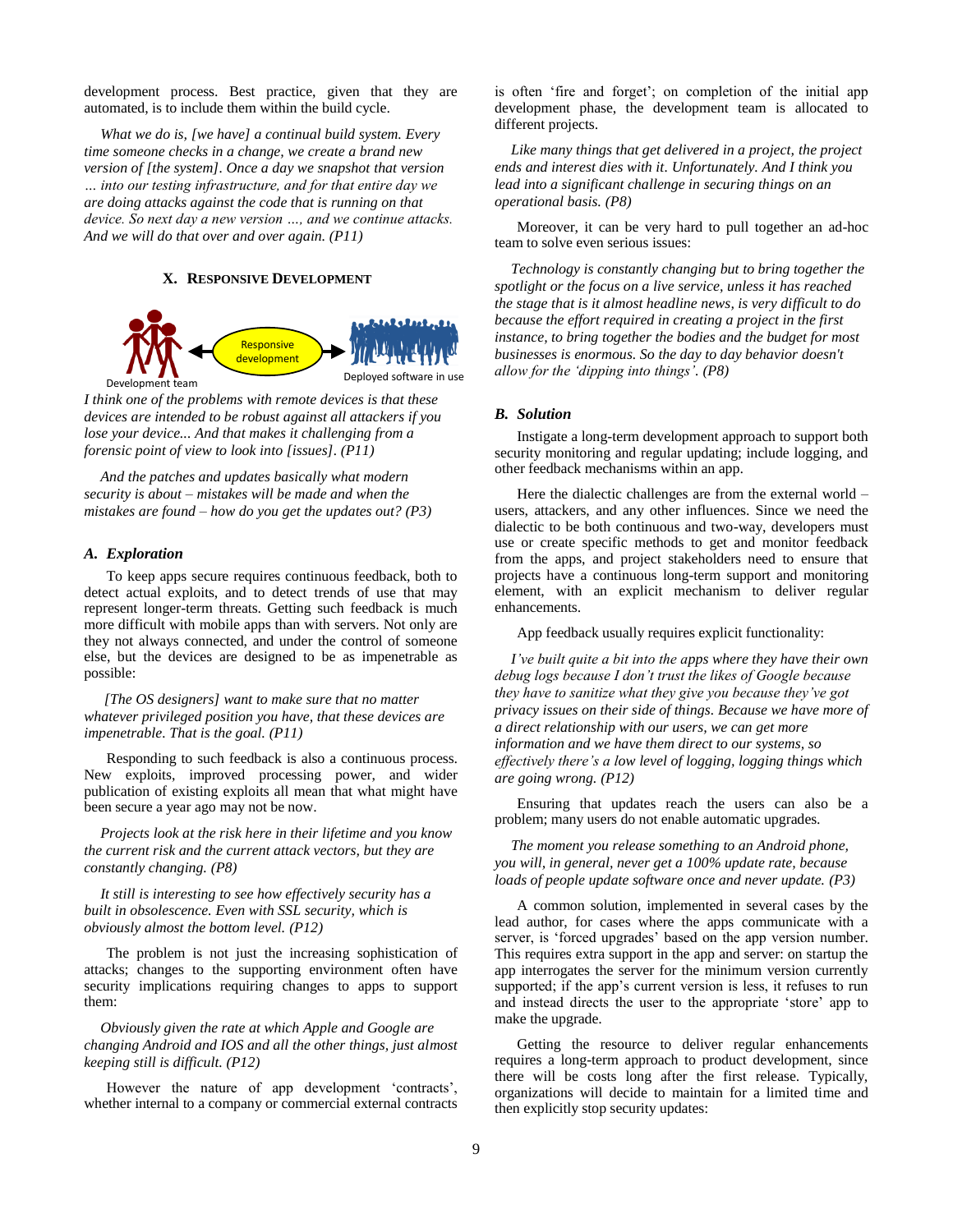*It involves engineering resource to do the … updates across every product. What we have said is that … the products that are currently in this three year window [are maintained] so not everything, but the current products, we will keep up to date. (P3)*

Thus, we need development contracts ('maintenance contracts') and system architectures that allow for continued app development rather than the more traditional 'fire and forget' approach.

#### **XI. DISCUSSION**

<span id="page-9-0"></span>The ordering of the techniques is roughly chronological from the point of view of the development team. While developers use each repeatedly throughout the development cycle, they will encounter the need for Brainstormed Attacker Profiles and Negotiated Security earlier in each development cycle; and the interaction in Responsive Development naturally comes rather later.

#### *A. Relationship to Existing Work*

Comparing the existing work on app developers and security, section [2](#page-1-0) identified valuable research on current practice by developers such as that by Balebako et al. [5]; this work goes further by identifying approaches for *better* practice. Much of the remaining literature we discussed is also valuable in the context the dialectic techniques as providing solutions to the challenges identified through dialectic. Thus an Android app programmer who is made aware of security issues from Brainstormed Attacker Profiles, Security Challenge or Automated Challenge would then be motivated to search for solutions on the web or in practitioners' literature such as 'Android Security Internals' [18]; work by Acar et al. [1] suggests that their best choice would be the book .

Considering the dialectic techniques themselves, we suggest that two are reasonably well understood and researched in various ways: Security Challenge and Automated Challenge. The techniques of Security Challenge of reviews and penetration testing are explored in detail in literature; Responsive Development is novel in the app development context, but the techniques of continuous response to security challenges are well known within the context of server system management. For Automated Challenge, there is a considerable range of automated validation tools available even if, as found by Johnson et al. [29], these are currently not often used by developers.

The other three techniques, Brainstormed Attacker Profiles, Negotiated Security, and Cross-Team Security Discussion are less well reflected in existing security literature; section [D](#page-9-1) proposes approaches to research them. However, they do have parallels in other aspects of software engineering. Brainstormed Attacker Profiles relates to the HCI concept of 'personas'; Atzeni et al. [4], describe an analytic (rather than brainstorm) approach to generating attacker personas. Cross-team Security Discussion relates to the large amount of work available on collaboration between distributed teams [10]. Related to Crossteam Security Discussion, some new work by Ashenden and Lawrence [3] uses an Action Research approach to improve the effectiveness of the relationships between security professionals and software developers.

# *B. Improvements on Existing Practice*

Section [II.D](#page-2-3) identified that existing practice specifies little about the team interactions required to achieve software security. By contrast, the dialectic techniques constitute a way of working, almost an attitude to working, for developers who need to deliver secure software. They are completely consistent with, and incorporate the thinking of, much existing literature, but extend it to provide a new way of looking at communication.

For developers, dialectic provides a set of attitudes to development teamwork and approach. It meshes effectively with agile self-organizing teams [26]; the developers themselves can choose what processes and deliverables best serve their 'dialectic'. What is important is the difference in the ways developers interact with the world.

### *C. Research Validity*

How certain can we be that this theory accurately reflects reality? We approach this question by analyzing threats to validity.

Considering first Conclusion Validity, do the research data justify the conclusions? Grounded Theory's rigorous process of line-by-line coding, categorization, and sorting generates a theory that does reflect the interview data. The use of extensive quotations ensures that this can be at least partially checked.

In terms of Construct Validity, does the dialectic theory represent actual practice? GT handles this primarily in terms of 'theoretical saturation', reached when new interviews do not add substantially to the theory. Guest [25] suggests that a dozen interviews are often sufficient for this; in this case as researchers we believe we have reached theoretical saturation with regard to the list of techniques, but not with regard to all the potential detail to be uncovered within each technique. There is also a risk of bias in the choice of interviewees, and of questions; we addressed this with interviewees from a wide range of industry roles, and completely open questions.

In terms of External Validity, can the results be generalized to a wider scope? GT's conclusions are always limited to the specific scope studied [11]. In this case, since many of the experts were familiar with – and sometimes describing – more general secure software development, some conclusions will apply to non-app development. We can however make no claims of applicability to different development cultures other than UK and US-based companies.

## <span id="page-9-1"></span>*D. Future Work*

Considering the dialectic techniques themselves, we suggest that three are reasonably well understood and researched in various ways: Security Challenge, Automated Challenge, and Responsive Development. We propose further research to examine the three less well-understood techniques: Brainstormed Attacker Profiles, Negotiated Security, and Cross-team Security Discussion.

It would ask research questions along the lines of:

 What are the most effective ways to ideate understanding of attackers and potential exploits?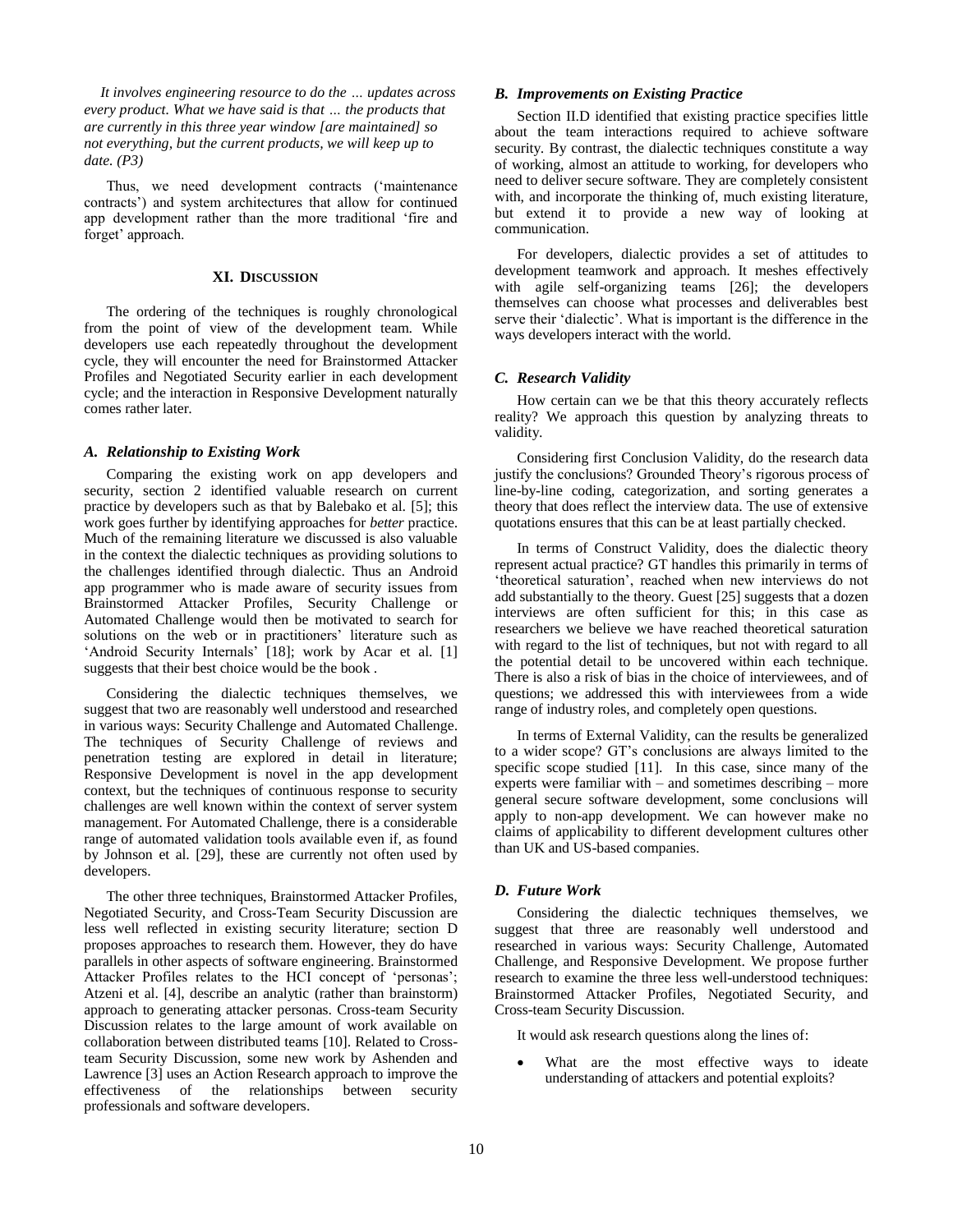- How best do we represent security questions in business terms?
- What forms of cross-team interaction are most effective to ensure app security?
- Can team members learn the dialectic approach, or is it best used to inform the management and structure of teams?

There are several possible approaches to this research. Experimental approaches might set up different groups of Computer Science students with different ideation techniques and compare their success at identifying attackers and exploits. An ethnographic approach might follow the progress of a development team, identifying where the major security mitigations were identified and how the negotiations took place in practice. Alternatively, a survey approach might ask the questions of a variety of developers and stakeholders to produce a possible consensus.

A different and potentially very rewarding area of research is in further dialectic techniques. For example De Bono [9] has defined a variety of 'Lateral Thinking' techniques to help teams and individuals to challenge their thinking.

A third area of research is in techniques to introduce the dialectic approach to developers. A majority of app developers work independently or in relatively small organizations [45]. The authors have proposed ways to introduce effective security techniques to such individual developers in a recent paper [50]. These include:

- Educational app games for developers to play,
- Storytelling, through blogs or even TV storylines, and
- Massively online courses, and TED-style video

We see these approaches as providing a path to help the dialectic techniques to have an impact on development practice in the next couple of years.

#### **XII. CONCLUSION**

In a rigorous study using interviews of experts in secure app development, we found three novel aspects. First was an emphasis on programmers' activities, in addition to the artifacts delivered. Second was a discrepancy between current industry understanding of good security practice, and experts' recommendations. Last was a theory that emphasises the nature of a specific kind of communication and interaction with developers: dialectic.

We concluded that techniques for software security may best be expressed in terms of the dialectic nature of the developers' own interactions, and not solely in terms of formal processes, artefacts and reports.

Section 4 describes six dialectic techniques, each involving continuous challenging dialog with a different counterparty. We suggest that these techniques are well suited for app development teams in the majority of organizations. We shall investigate the techniques further as discussed in section [XI.D;](#page-9-1) we shall also look for ways to disseminate them more widely, and research interventions to introduce them into a range of existing development teams.

Using these techniques, we believe, has the potential to enhance the future security of apps, and lead to better safety for all of those who use them.

#### **XIII.REFERENCES**

- [1] Acar, Y., Backes, M., Fahl, S., Kim, D., Mazurek, M.L., and Stransky, C. You Get Where You're Looking For. *IEEE Symposium on Security and Privacy*, (2016), 289– 305.
- [2] Anderson, R. *Security Engineering: A Guide to Building Dependable Distributed Systems*. John Wiley & Sons, 2008.
- [3] Ashenden, D. and Lawrence, D. Security Dialogues : Building Better Relationships. *IEEE Security & Privacy Magazine*, June (2016).
- [4] Atzeni, A., Cameroni, C., Faily, S., Lyle, J., and Flechais, I. Here's Johnny: A Methodology for Developing Attacker Personas. *2011 Sixth International Conference on Availability, Reliability and Security*, IEEE (2011), 722–727.
- [5] Balebako, R., Marsh, A., Lin, J., Hong, J., and Cranor, L. The Privacy and Security Behaviors of Smartphone App Developers. *Internet Society*, October (2014).
- [6] Banks, A. and Edge, C.S. *Learning iOS Security*. Packt Publishing, Birmingham, UK, 2015.
- [7] Barua, A., Thomas, S.W., and Hassan, A.E. *What Are Developers Talking about? An Analysis of Topics and Trends in Stack Overflow*. 2012.
- [8] Bluebox Security. *'Tis the Season to Risk Mobile App Payments - An Evaluation of Top Payment Apps*. 2015.
- [9] De Bono, E. *Lateral Thinking : Creativity Step by Step*. Harper & Row, 1970.
- [10] Carmel, E. *Global Software Teams: Collaborating across Borders and Time Zones*. Prentice Hall PTR, 1999.
- [11] Charmaz, K. *Constructing Grounded Theory*. Sage, London, 2014.
- [12] Chell, D., Erasmus, T., Colley, S., and Whitehouse, O. *The Mobile Application Hacker's Handbook*. John Wiley & Sons, Indianapolis, 2015.
- [13] Cockburn, A. and Williams, L. The Costs and Benefits of Pair Programming. In *Extreme Programming Examined*. 2001, 223–243.
- [14] Conradi, R. and Dybå, T. An Empirical Study on the Utility of Formal Routines to Transfer Knowledge and Experience. *ACM SIGSOFT Software Engineering Notes 26*, 5 (2001), 268–276.
- [15] Cooperrider, D.L. and Whitney, D. Appreciative Inquiry: A Positive Revolution in Change. *Appreciative Inquiry*, (2005), 30.
- [16] Drake, J.J., Lanier, Z., Mulliner, C., Fora, P.O., Ridley, S.A., and Wicherski, G. *Android Hacker's Handbook*. John Wiley & Sons, Indianapolis, 2014.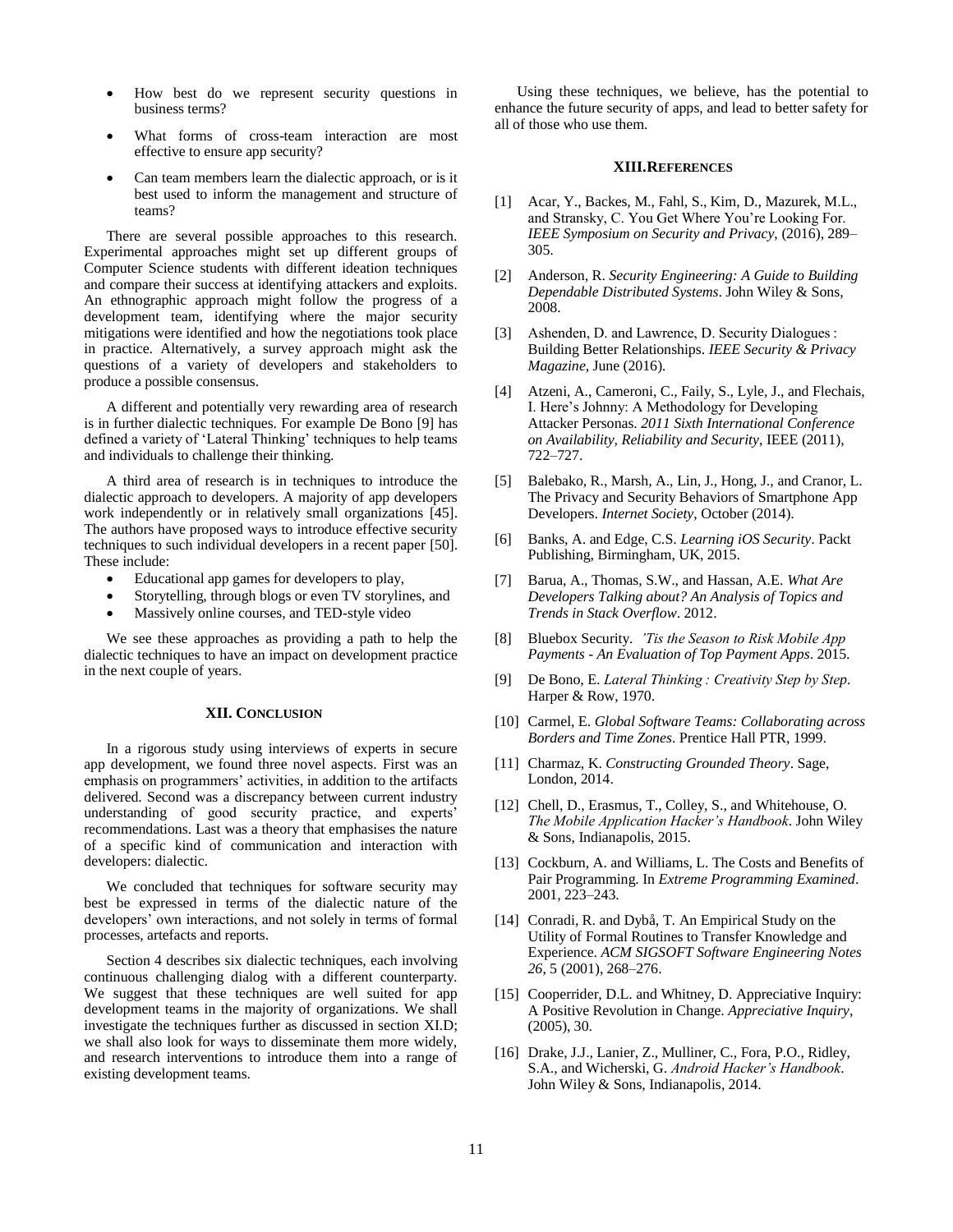- [17] Egele, M., Brumley, D., Fratantonio, Y., and Kruegel, C. An Empirical Study of Cryptographic Misuse in Android Applications. *Proceedings of the 2013 ACM SIGSAC Conference on Computer & Communications Security - CCS '13*, (2013), 73–84.
- [18] Elenkov, N. *Android Security Internals: An In-Depth Guide to Android's Security Architecture*. No Starch Press, San Francisco, 2014.
- [19] Enck, W., Octeau, D., McDaniel, P., and Chaudhuri, S. A Study of Android Application Security. *Proceedings of the 20th USENIX Conference on Security*, (2011).
- [20] Fahl, S., Harbach, M., Perl, H., Koetter, M., and Smith, M. Rethinking SSL Development in an Appified World. *Proceedings of the 2013 ACM SIGSAC Conference on Computer & Communications Security - CCS '13*, (2013), 49–60.
- [21] Fisher, R., Ury, W.L., and Patton, B. *Getting to Yes: Negotiating Agreement Without Giving In*. Penguin, 2011.
- [22] Geer, D. Are Companies Actually Using Secure Development Life Cycles? *IEEE Computer June*, 2010, 12–16.
- [23] Glaser, B.G. and Strauss, A.L. *The Discovery of Grounded Theory : Strategies for Qualitative Research*. Aldine Transaction, Chicago, 1973.
- [24] Gollmann, D. *Computer Security*. Chichester : Wiley, 2011.
- [25] Guest, G., Bunce, A., and Johnson, L. How Many Interviews Are Enough? An Experiment with Data Saturation and Variability. *Field Methods 18*, 1 (2006), 59–82.
- [26] Hoda, R., Noble, J., and Marshall, S. Organizing Self-Organizing Teams. *Proceedings of the 32nd ACM/IEEE International Conference on Software Engineering (ICSE '10) - Volume 1*, (2010), 285–294.
- [27] Howard, M., LeBlanc, D., and Viega, J. *24 Deadly Sins of Software Security: Programming Flaws and How to Fix Them*. McGraw-Hill, Inc., 2009.
- [28] Hunt, A. and Thomas, D. *The Pragmatic Programmer : From Journeyman to Master*. Addison-Wesley, 2000.
- [29] Johnson, B., Song, Y., Murphy-Hill, E., and Bowdidge, R. Why Don't Software Developers Use Static Analysis Tools to Find Bugs? *2013 35th International Conference on Software Engineering (ICSE)*, IEEE (2013), 672–681.
- [30] Komatineni, S. and MacLean, D. *Pro Android 4*. Apress, 2012.
- [31] Lerch, J., Hermann, B., Bodden, E., and Mezini, M. FlowTwist: Efficient Context-Sensitive Inside-out Taint Analysis for Large Codebases. *Proceedings of the 22nd ACM SIGSOFT International Symposium on Foundations of Software Engineering*, (2014), 98–108.
- [32] McGraw, G. Four Software Security Findings. *Computer 49*, 1 (2016), 84–87.
- [33] McGraw, G., Migues, S., and West, J. Building Security In Maturity Model (BSIMM7). 2016. https://go.bsimm.com/hubfs/BSIMM/BSIMM7.pdf.
- [34] Microsoft. Microsoft Secure Development Lifecycle. https://www.microsoft.com/en-us/sdl/.
- [35] Monty Python. The Argument Sketch. http://www.montypython.net/scripts/argument.php.
- [36] Near, J.P. and Jackson, D. Finding Security Bugs in Web Applications Using a Catalog of Access Control Patterns. *Proceedings of the 38th International Conference on Software Engineering*, ACM (2016), 947–958.
- [37] Nguyen, D., Acar, Y., and Backes, M. *Developers Are Users Too : Helping Developers Write Privacy Preserving and Secure ( Android ) Code*. 2016.
- [38] Ben Othmane, L., Ranchal, R., Fernando, R., Bhargava, B., and Bodden, E. Incorporating Attacker Capabilities in Risk Estimation and Mitigation. *Computers & Security 51*, (2015), 41–61.
- [39] OWASP. Mobile Security Project Top Ten Mobile Risks. https://www.owasp.org/index.php/Projects/OWASP\_Mob ile\_Security\_Project\_-\_Top\_Ten\_Mobile\_Risks.
- [40] OWASP. Software Assurance Maturity Model Project. https://www.owasp.org/index.php/OWASP\_SAMM\_Proj ect.
- [41] Ponemon Institute. *The State of Mobile Application Insecurity*. 2015.
- [42] Rigby, P.C. and Bird, C. Convergent Contemporary Software Peer Review Practices. *Proceedings of the 2013 9th Joint Meeting on Foundations of Software Engineering - ESEC/FSE 2013*, (2013), 202.
- [43] Schneier, B. *Secrets and Lies: Digital Security in a Networked World*. John Wiley & Sons, 2011.
- [44] Stol, K., Ralph, P., and Fitzgerald, B. Grounded Theory in Software Engineering Research : A Critical Review and Guidelines. *Proceedings of the 38th International Conference on Software Engineering*, ACM (2015), 120– 131.
- [45] Vision Mobile. *Developer Economics Q3 2014: State of the Developer Nation*. London, 2014.
- [46] Weir, C. Penrillian's Secure Development Process. 2013. http://www.penrillian.com/sites/default/files/documents/S ecure\_Development\_Process.pdf.
- [47] Weir, C. How to Improve the Security Skills of Mobile App Developers: Comparing and Contrasting Expert Views. 2016.
- [48] Weir, C., Rashid, A., and Noble, J. How to Improve the Security Skills of Mobile App Developers: Comparing and Contrasting Expert Views. *Twelfth Symposium on Usable Privacy and Security (SOUPS 2016): Workshop on Security Information Workers*, USENIX Association (2016).